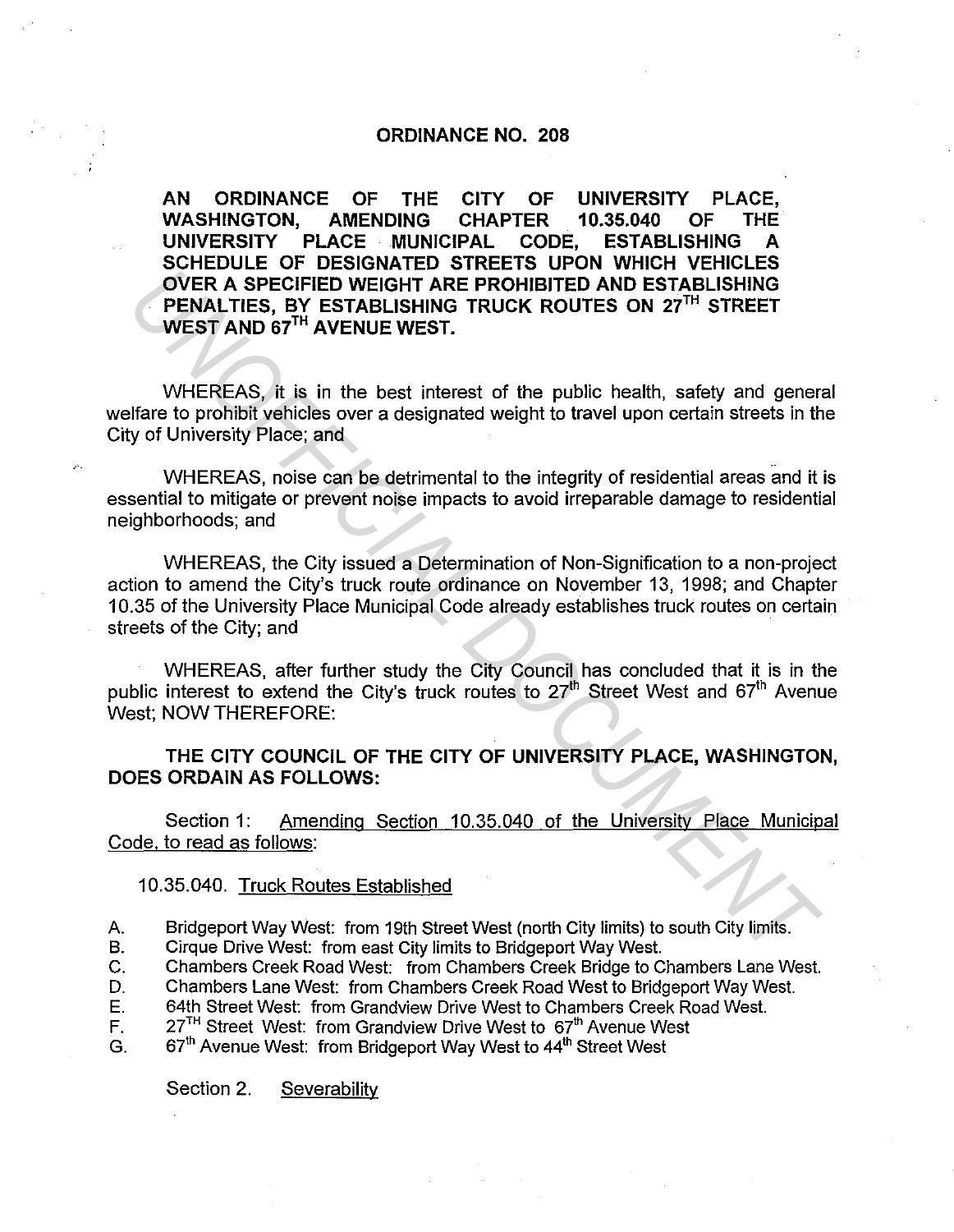Jf any provision of this Ordinance or its application to any person or circumstance is held ·· invalid, the remainder .of the Ordinance or the application of the provision to other persons or circumstances by a court of competent jurisdiction shall not be affected.

Section 3. Publication and Effective Date

A summary of this Ordinance consisting of its title shall be published in the official newspaper of the City. This ordinance shall be effective five days after its publication. UNIVERSITY OF ALL OTHER CITY COUNCIL ON NOVEMBER 16, 1998.<br>
PASSED BY THE CITY COUNCIL ON NOVEMBER 16, 1998.<br>
PASSED BY THE CITY COUNCIL ON NOVEMBER 16, 1998.<br>
TOBIble Klosowski, Mayor<br>
USER TIEST:<br>
USER MANUSCRIPTION AS T

**PASSED BY THE CITY COUNCIL ON NOVEMBER 16, 1998.** 

Debbie Klosowski, Mayor

**ATTEST:** 

*...* a~

Susan Matthew, City Clerk

 $\overline{\mathcal{A}}$ imothy X. Sullivan, City Attorney

**Date of Publication: Effective Date:** 

**November 19, 1998 November 24, 1998**